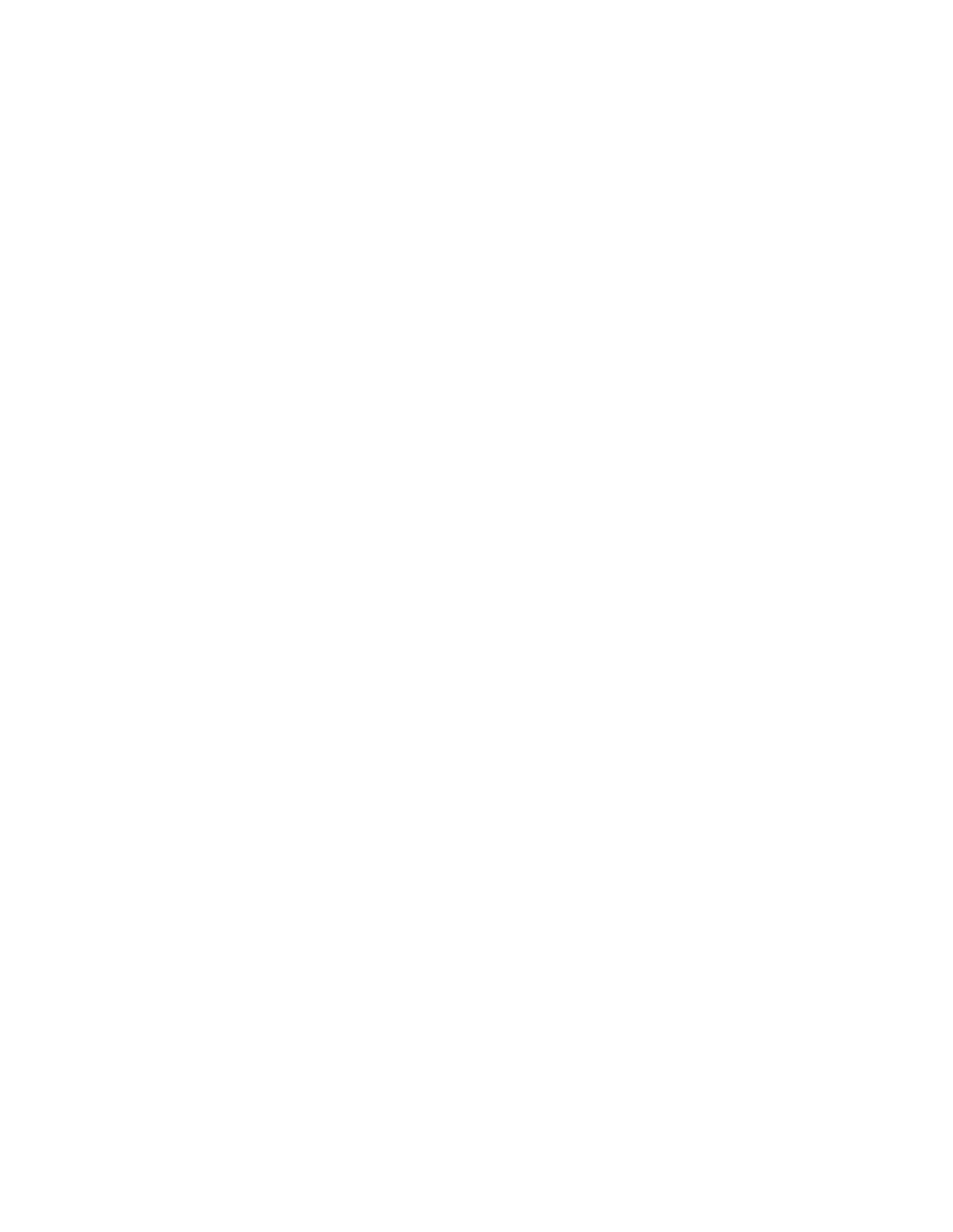```
mureps = mean(reps);mureps2 = mean(reps2);mureps3 = mean(reps3);mureps4 = mean(reps4);%**************************************************************************
```
% get the estimate of the standard error

```
sehat1 = sqrt((n-1)/n * sum((reps - mureps). ^2));sehat2 = sqrt((n-1)/n * sum((reps2 - mureps2).<sup>2</sup>);
sehat3 = sqrt((n-1)/n * sum((reps3 - mureps3). 2));sehat4 = \sqrt{\frac{m-1}{n} \cdot \text{sum}(\text{reps4 - mureps4}) \cdot 2};%**************************************************************************
```
 $sehatJack = [sehat1 sehat2 sehat3 sehat4];$ return

## Algorithm 4: Probability-probability plots

The Matlab code below plots the Probability-probability plots of the convolved CDF given the estimated parameter vector  $[L, U, a, sigma]$  obtained by algorithm 2 and dataset.

The Matlab code of Algorithm 4

function ppplots(paramsEst,data)

% ppplots(paramsEst,data) returns the Probability-probability plots

- $z = sort(data);$  $n = length(z);$
- $L = \text{paramsEst}(1);$
- $U = \text{paramsEst}(2);$
- $a = \text{paramsEst}(3);$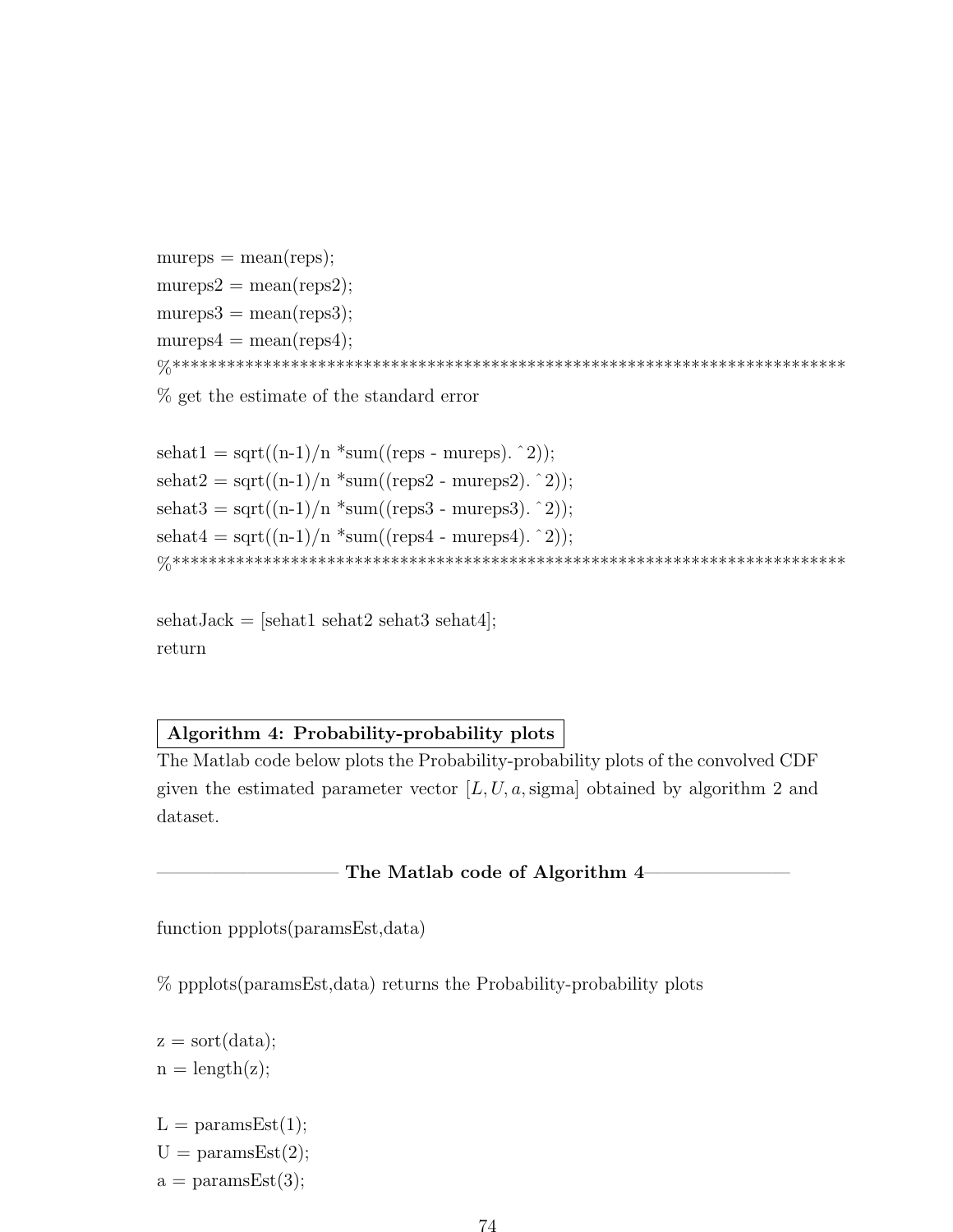```
for i = 1 : ninterpart(i) = quad(@CDFfuntraid, L, U,[],[],z(i),a,sigma);constant = a/(L \hat{\ } (-a)- U \hat{\ } (-a));
emp(i) = (i./n);end
k = 0:0.5:1;G2 = emp;
G1 = (constant.*interpart)TITLE
plot(G2,G1,'+';k,k,'r';LineWidth',2)legend('probabilities','straight line');
xlabel('Empirical CDFs')
                  UNIVERSITY of the
ylabel('Theoretical CDFs')
                  WESTERN CAPE
return
```

```
function y = \text{CDFfuntrail}(P, z, a, sigma)
```
 $sigma = \text{paramsEst}(4);$ 

```
\% integral part of the CDF function
N = length(P);for j = 1:N;
x = P(i):
k = (z - x)./(sqrt(2).*sigma);
CDFnorm = 0.5.*(1 + erf(k));
v = (x, \hat{(-a-1)}). *CDF norm;
u(j) = x;y(j) = v;end
return
```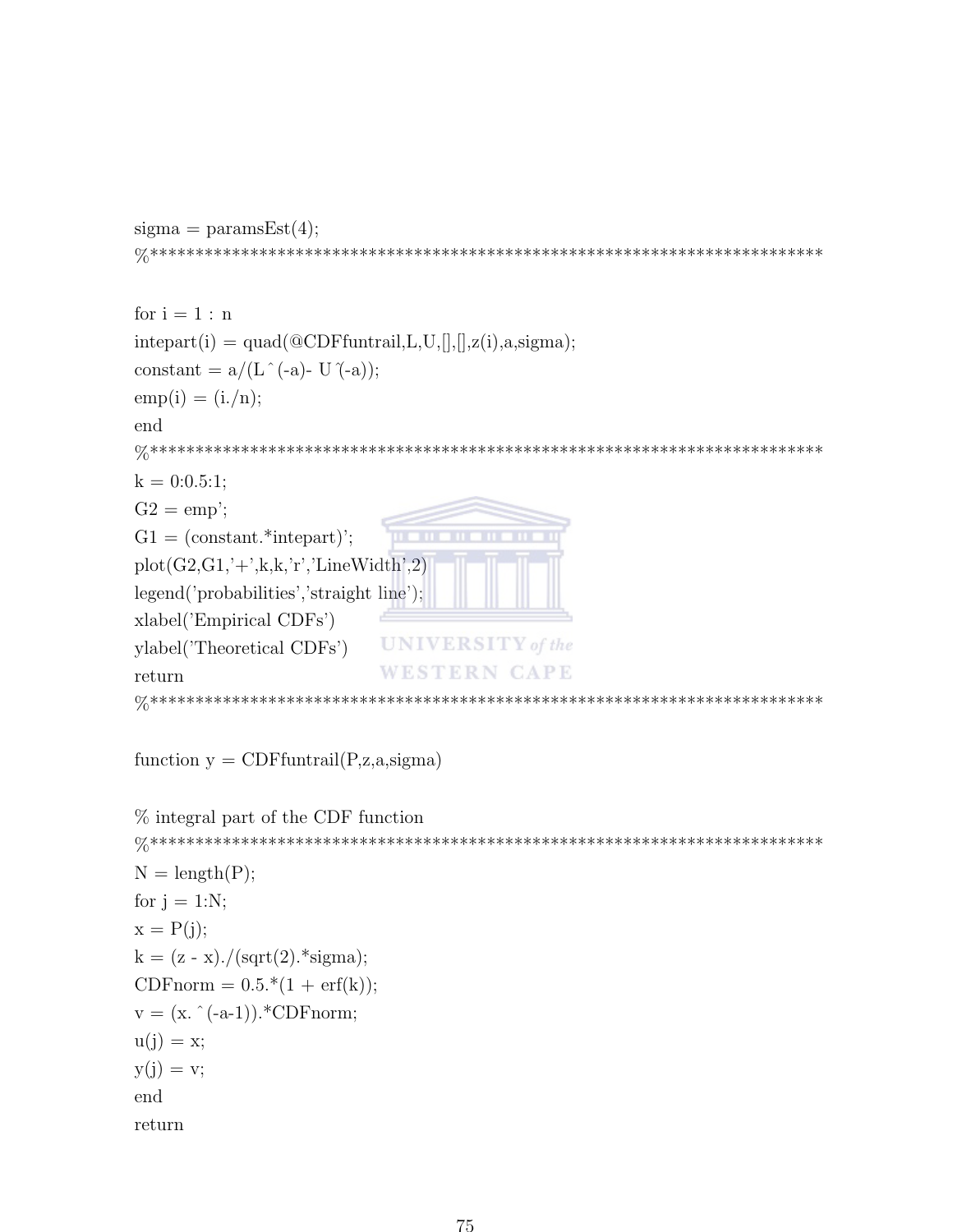## Algorithm 5: convolved CDF graph and K-S test statistic

The Matlab code below calculates the K-S test statistic and plots the graph of the convolved CDF, given the estimated parameter vector  $[L, U, a, sigma]$  obtained by algorithm 2 and dataset.

## The Matlab code of Algorithm 5

```
function [F1] = CDFParetoNorm(paramsEst, data);z = sort(data(:));n = length(z);% estimates
L = \text{paramsEst}(1);U = \text{paramsEst}(2);UNIVERSITY of the
a = \text{paramsEst}(3);WESTERN CAPE
sigma = paramsEst(4);% Tolerance parameter for quadrature algorithm (quad or lobbato-quadl)
tolr = 1.e-6;
% for loop
for i = 1 : nD(i) = (quad(\text{@CDFfuntrail}, L, U, tolr,[], z(i), a, sigma));j = \text{find}(z \leq z(i));empir2(i) = length (ii)./n;end
\frac{1}{\sqrt{1}}constant = a/(L \hat{-}(-a) - U \hat{-}(-a));
G = (constant.*D);\frac{1}{\sqrt{1}}F = G':
emp2 = empir2;
plot(z, F, 'b-, z, emp2, '-r', 'LineWidth', 2)
```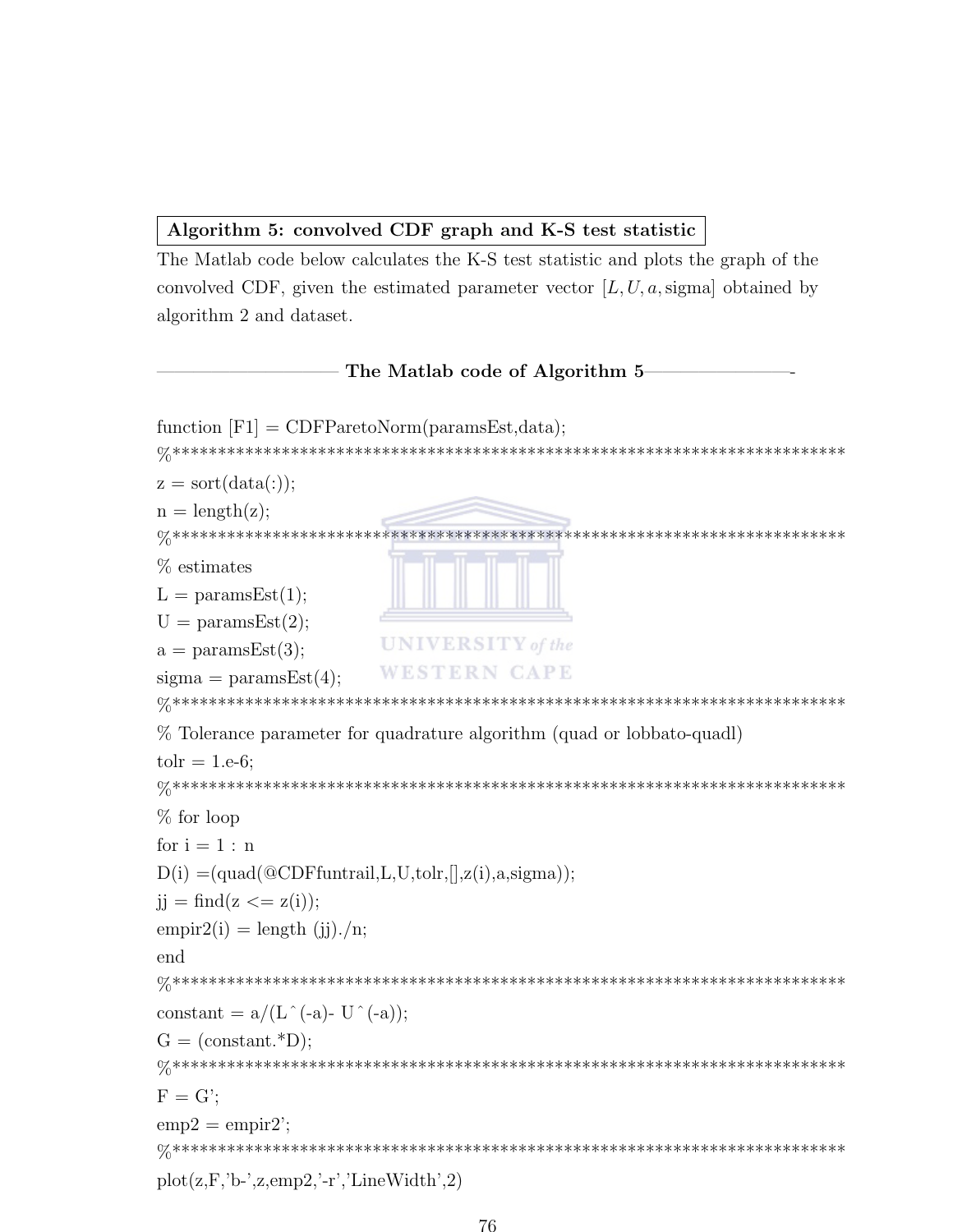```
legend('Theoretical CDF','Empirical CDF');
xlabel('observe random variables')
ylabel('Probabilities')
F1 = [F \text{ emp2}];\text{kol} = \max(\text{abs}(\text{emp2 - F}))\% kolmogorov-smirnov value
return
```
## Algorithm 6: Bootstrapping critical values of the K-S test statistic

The Matlab code below returns the critical values of the K-S test statistic given the estimated parameter vector  $[L, U, a, sigma]$  obtained by algorithm 2, dataset and number of bootstrap replicates, nboot.

> The Matlab code of Algorithm 6 **UNIVERSITY** of the

function [KSvaleus paramsEst1] = KSbootscriticalV( $data, nboot, paramsEst$ )

```
z = sort(data); % input data
n = length(z);for i=1:nboot,
a = \operatorname{ceil}(n^* \operatorname{rand}(n,1));zt = z(a);
```
 $paramsEst0 = Maxlikelihood(zt,paramsEst);$  $ztt = CDFParetoNorm(paramsEst0, zt);$ 

```
D = \max(\text{abs}(\text{ztt}(:,2) - \text{ztt}(:,1)));Dx = abs(ztt(:,2) - ztt(:,1));jj = \text{find}(Dx == D);xx = length(i);
```
 $parL(i) = paramsEst0(:,1);$